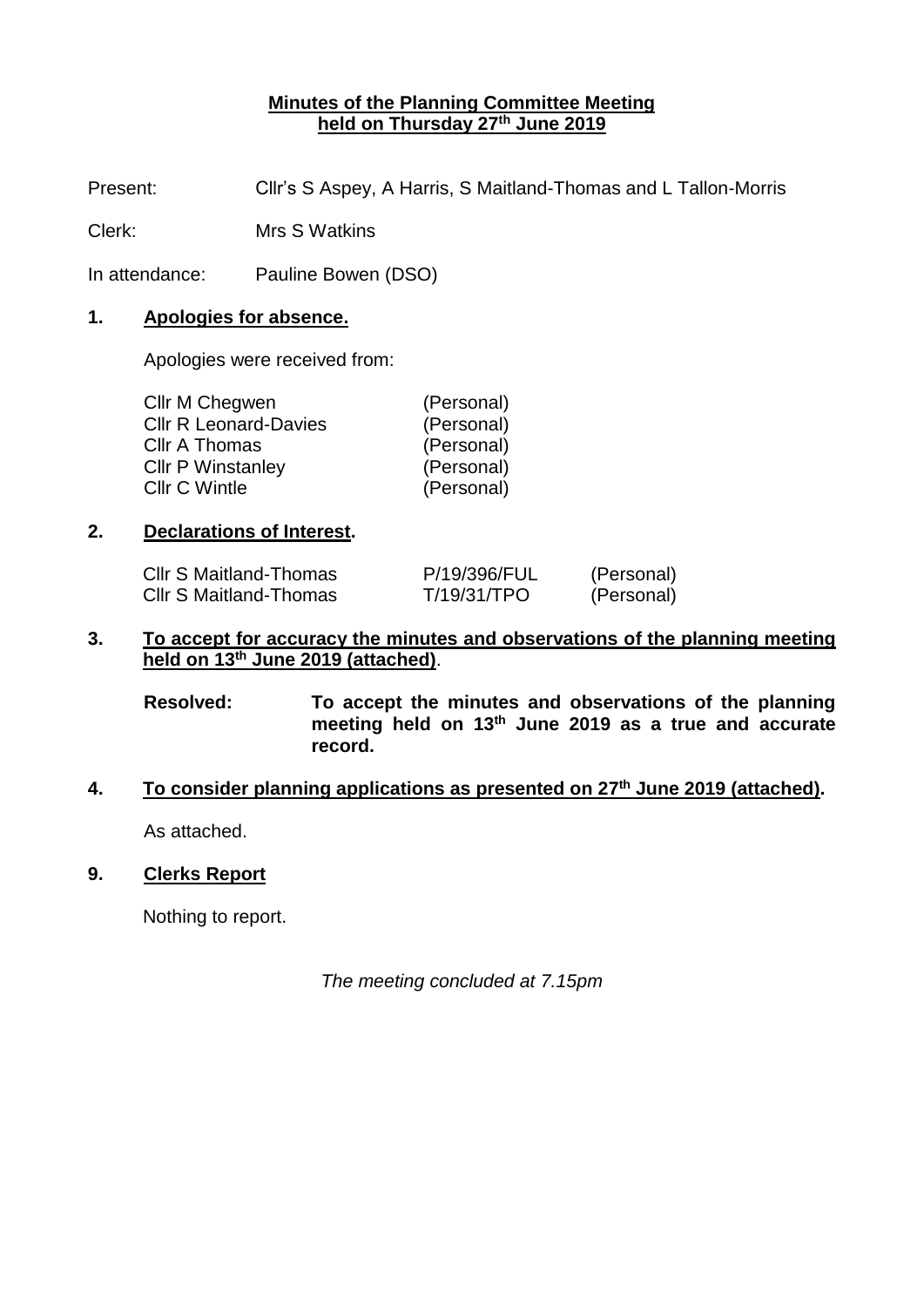# Porthcawl Town Council



### PLANNING APPLICATIONS FOR CONSIDERATION BY THE PLANNING COMMITTEE  $27<sup>th</sup>$  June 2019

| <b>APPLICATION</b>                                       | <b>COMMENTS</b>                           |
|----------------------------------------------------------|-------------------------------------------|
| P/19/360/FUL                                             |                                           |
|                                                          | <b>No Objection</b>                       |
| Mr & Mrs P Holden                                        |                                           |
| 33 Curlew Road                                           |                                           |
| Porthcawl                                                |                                           |
|                                                          |                                           |
| Two storey extension to form a first floor bathroom with |                                           |
| store below.                                             |                                           |
| P/19/396/FUL                                             |                                           |
|                                                          | <b>Cllr S Maitland-Thomas declared an</b> |
| Mrs F Neeson                                             |                                           |
|                                                          | interest in this application.             |
| <b>West Winds</b>                                        |                                           |
| <b>Bay View Road</b>                                     | <b>No Objection</b>                       |
| Porthcawl                                                |                                           |
|                                                          |                                           |
| Installation of balcony following the reconfiguration of |                                           |
| the existing end elevation. The balcony will include a   |                                           |
| lightweight galvanised steel frame with a glazed         |                                           |
| balustrade.                                              |                                           |
| P/19/404/FUL                                             |                                           |
|                                                          | <b>No Objection</b>                       |
| Mrs M Fazakerley                                         |                                           |
| 29 Parc y Berllan                                        |                                           |
| Porthcawl                                                |                                           |
|                                                          |                                           |
| Convert garage into sitting room.                        |                                           |
| P/19/391/FUL                                             |                                           |
|                                                          | <b>No Objection</b>                       |
| Mr R Hayes                                               |                                           |
| 3 Nottage Mead                                           |                                           |
| Porthcawl                                                |                                           |
|                                                          |                                           |
| Remodelling of dwelling including raising the height,    |                                           |
| rear and side extensions.                                |                                           |
|                                                          |                                           |
| P/19/390/FUL                                             |                                           |
|                                                          | <b>No Objection</b>                       |
| Mr & Mrs Odgers                                          |                                           |
| 32 Danygraig Avenue                                      |                                           |
| Porthcawl                                                |                                           |
|                                                          |                                           |
| Double storey rear extension.                            |                                           |